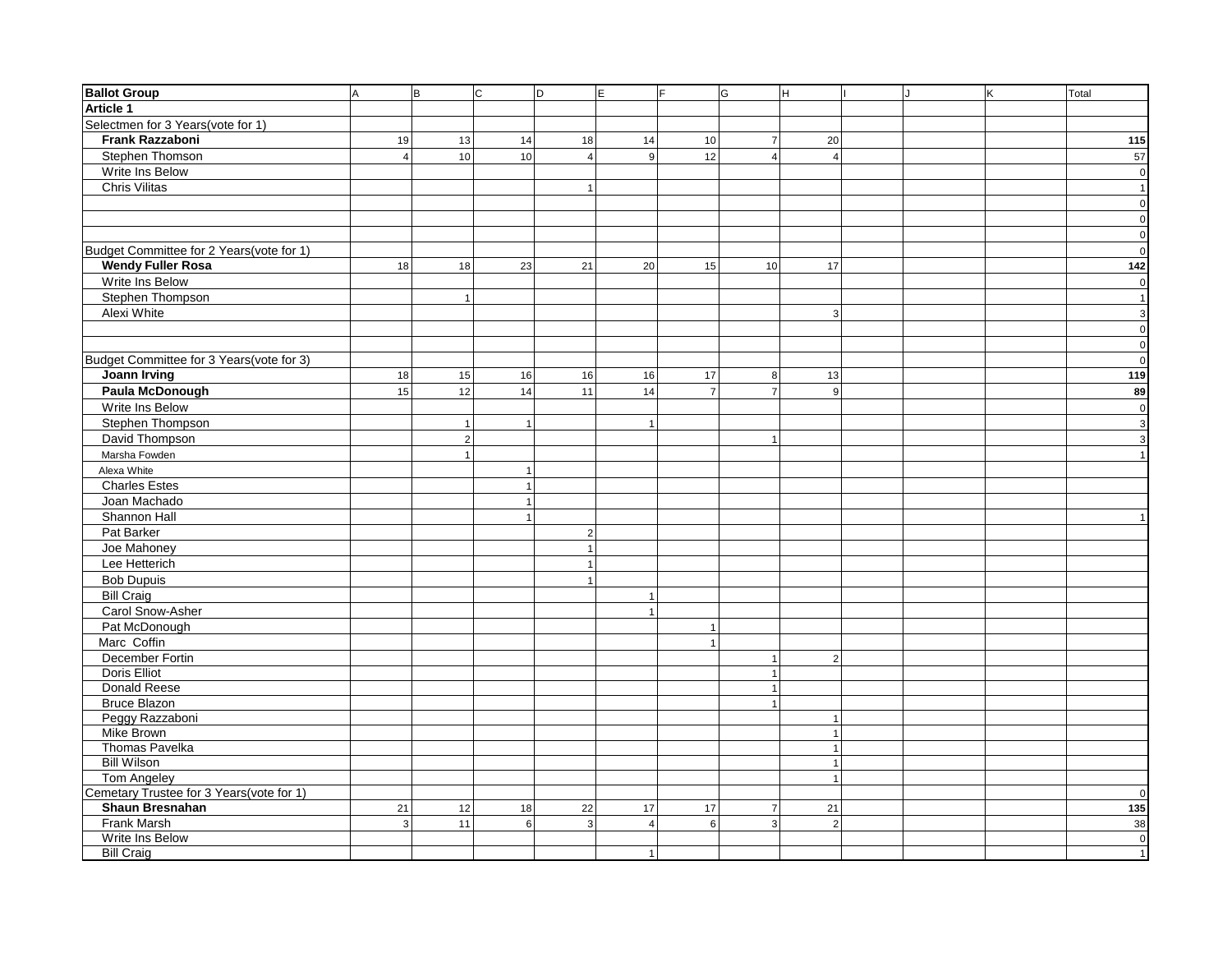|                                              |     |     |                |    |                |                 |    |       | $\circ$                 |
|----------------------------------------------|-----|-----|----------------|----|----------------|-----------------|----|-------|-------------------------|
|                                              |     |     |                |    |                |                 |    |       | $\overline{\mathbf{0}}$ |
|                                              |     |     |                |    |                |                 |    |       |                         |
|                                              |     |     |                |    |                |                 |    |       | $\mathbf{0}$            |
|                                              |     |     |                |    |                |                 |    |       | $\circ$                 |
|                                              |     |     |                |    |                |                 |    |       | $\circ$                 |
|                                              |     |     |                |    |                |                 |    |       | $\circ$                 |
| <b>Ballot Group</b>                          | A   | lв. | $\mathsf{C}$   | D  | E<br>F         | G               | lн | Total | $\mathbf{0}$            |
| Checklist Supervisor for 2 Years(vote for 1) |     |     |                |    |                |                 |    |       | $\overline{0}$          |
| <b>Thomas Angeley</b>                        | 22  | 21  | 20             | 22 | 17<br>16       | 10 <sup>1</sup> | 17 |       | 145                     |
| Write Ins Below                              |     |     |                |    |                |                 |    |       | $\mathbf{0}$            |
| Desiree Mahurin                              |     |     |                |    | $\overline{1}$ |                 |    |       | $\vert$                 |
|                                              |     |     |                |    |                |                 |    |       |                         |
|                                              |     |     |                |    |                |                 |    |       | $\overline{0}$          |
|                                              |     |     |                |    |                |                 |    |       | $\circ$                 |
|                                              |     |     |                |    |                |                 |    |       | $\circ$                 |
| Ballot Group(ax)                             |     |     |                |    |                |                 |    |       | $\overline{0}$          |
|                                              |     |     |                |    |                |                 |    |       | $\mathbf{0}$            |
| Checklist Supervisor for 3 Years(vote for 1) |     |     |                |    |                |                 |    |       | $\mathbf 0$             |
| <b>Judith Brady</b>                          | 23  | 21  | 21             | 23 | 17<br>20       | 8 <sup>1</sup>  | 19 |       | 152                     |
| Write Ins Below                              |     |     |                |    |                |                 |    |       | $\mathbf{0}$            |
|                                              |     |     |                |    |                |                 |    |       | $\overline{0}$          |
|                                              |     |     |                |    |                |                 |    |       | $\circ$                 |
|                                              |     |     |                |    |                |                 |    |       | $\circ$                 |
|                                              |     |     |                |    |                |                 |    |       |                         |
|                                              |     |     |                |    |                |                 |    |       | $\mathbf{0}$            |
| Town Treasurer for 1 Year(vote for 1)        |     |     |                |    |                |                 |    |       | $\mathbf 0$             |
| <b>Judith Brady</b>                          | 23  | 22  | 21             | 23 | 17<br>18       | 8 <sup>1</sup>  | 19 |       | 151                     |
| Write Ins Below                              |     |     |                |    |                |                 |    |       | $\mathbf{0}$            |
|                                              |     |     |                |    |                |                 |    |       | $\circ$                 |
|                                              |     |     |                |    |                |                 |    |       | $\circ$                 |
|                                              |     |     |                |    |                |                 |    |       | $\overline{0}$          |
|                                              |     |     |                |    |                |                 |    |       | $\mathbf{0}$            |
| Trust Fund Trustee for 3 Years(vote for 1)   |     |     |                |    |                |                 |    |       | $\mathbf 0$             |
| <b>Kathleen Angeley</b>                      | 21  | 23  | 20             | 22 | 18<br>16       | 11              | 16 |       | $\overline{147}$        |
| Write Ins Below                              |     |     |                |    |                |                 |    |       |                         |
|                                              |     |     |                |    |                |                 |    |       | $\overline{0}$          |
| Joan Machado                                 |     |     | $\overline{1}$ |    |                |                 |    |       | 1                       |
|                                              |     |     |                |    |                |                 |    |       | $\circ$                 |
|                                              |     |     |                |    |                |                 |    |       | $\circ$                 |
|                                              |     |     |                |    |                |                 |    |       | $\overline{0}$          |
|                                              |     |     |                |    |                |                 |    |       | $\circ$                 |
|                                              |     |     |                |    |                |                 |    |       | $\circ$                 |
|                                              |     |     |                |    |                |                 |    |       | $\circ$                 |
|                                              |     |     |                |    |                |                 |    |       | $\circ$                 |
|                                              |     |     |                |    |                |                 |    |       | $\overline{0}$          |
|                                              |     |     |                |    |                |                 |    |       | $\circ$                 |
| <b>Ballot Group</b>                          | la. | lв. | C              | D  | E<br>lF.       | G               | lн | Total | $\mathbf{0}$            |
| Town Moderator for 2 Years(vote for 1)       |     |     |                |    |                |                 |    |       | $\mathbf 0$             |
| <b>Eric Herr</b>                             |     |     |                |    | 16             | $\overline{7}$  |    |       |                         |
|                                              | 22  | 23  | 21             | 20 | 21             |                 | 20 |       | 150                     |
| Write Ins Below                              |     |     |                |    |                |                 |    |       | 0                       |
| Stephen Thompson                             |     |     |                |    |                | $2\vert$        |    |       | $\overline{2}$          |
| Dennis Cote                                  |     |     |                |    |                | 1               |    |       | $\vert$ 1               |
| <b>Henry Osmer</b>                           |     |     |                |    |                | $\mathbf{1}$    |    |       |                         |
| Library Trustee for 3 Years(vote for 1)      |     |     |                |    |                |                 |    |       | 0                       |
| <b>Frank Marsh</b>                           | 23  | 22  | 21             | 19 | 21<br>18       | 10              | 14 |       | 148                     |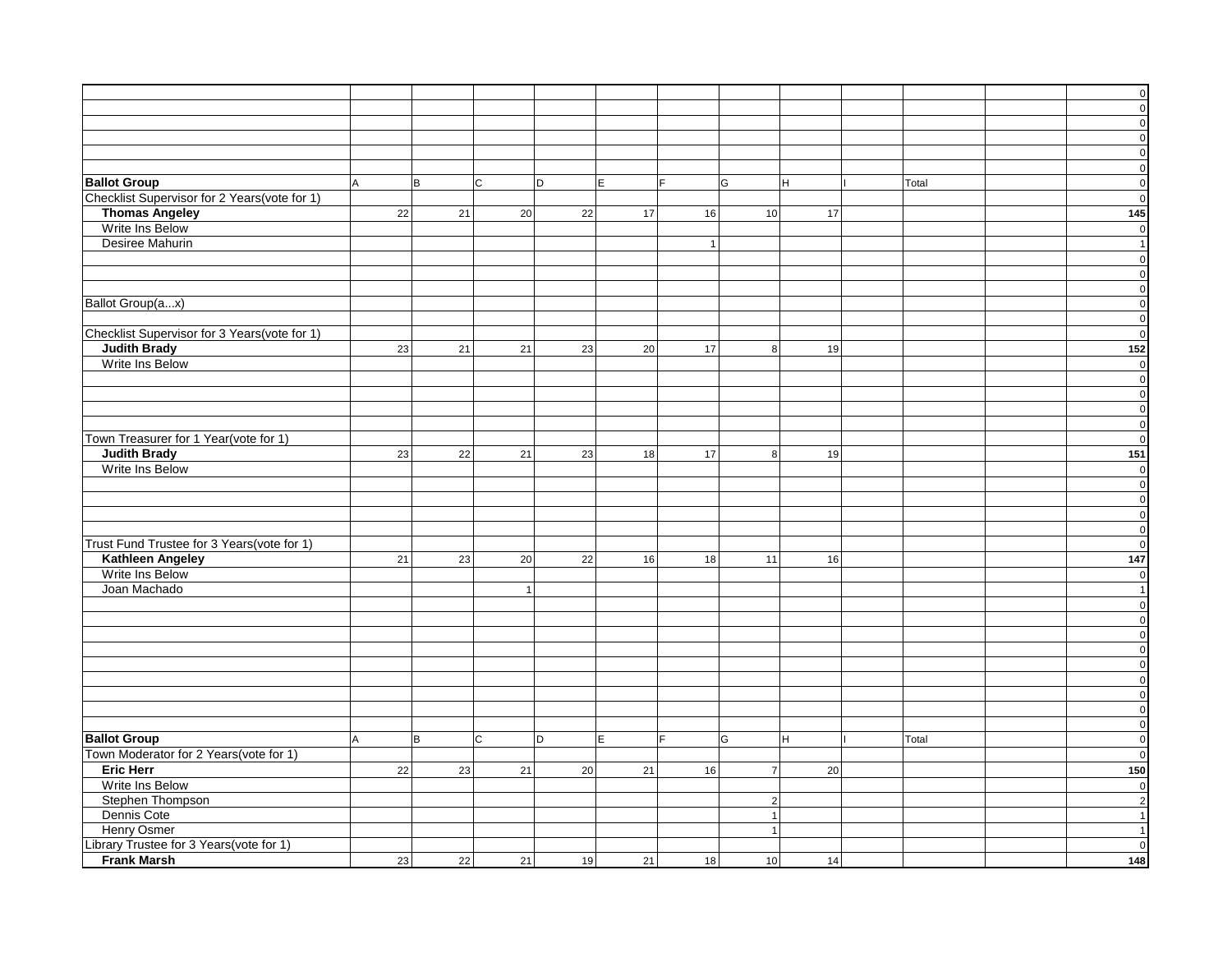| Write Ins Below                         |                |                  |                |                 |                |              |                |                |  | $\pmb{0}$               |
|-----------------------------------------|----------------|------------------|----------------|-----------------|----------------|--------------|----------------|----------------|--|-------------------------|
| December Fortin                         | $\overline{1}$ |                  |                |                 |                |              |                |                |  | 1                       |
|                                         |                |                  |                |                 |                |              |                |                |  | $\overline{0}$          |
|                                         |                |                  |                |                 |                |              |                |                |  | $\circ$                 |
|                                         |                |                  |                |                 |                |              |                |                |  | $\circ$                 |
| Library Trustee for 1 year(votes for 1) |                |                  |                |                 |                |              |                |                |  | $\overline{\mathbf{0}}$ |
| Write Ins Below                         |                |                  |                |                 |                |              |                |                |  | $\overline{\mathbf{0}}$ |
| <b>Toni Dooley</b>                      | $\mathbf{1}$   |                  |                |                 |                | $\mathbf{1}$ |                |                |  | $\overline{\mathbf{2}}$ |
| Kim Moyer                               | $\mathbf{1}$   |                  |                |                 |                |              |                |                |  | 1                       |
| Lisa Seymour                            |                | $\mathbf{1}$     |                |                 |                |              |                |                |  | 1                       |
| Don Reynolds                            |                |                  | $\overline{1}$ |                 |                |              |                |                |  |                         |
| Pat Barker                              |                |                  |                | $\mathbf{1}$    |                |              |                |                |  |                         |
| Liz Carlson                             |                |                  |                | $\mathbf{1}$    |                |              |                |                |  |                         |
| Jesse Bell                              |                |                  |                |                 |                |              |                |                |  |                         |
| Diane Craig                             |                |                  |                |                 | $\mathbf{1}$   |              |                |                |  |                         |
|                                         |                |                  |                |                 |                |              |                |                |  |                         |
| Joan Machado<br><b>Judy Brady</b>       |                |                  |                |                 | 1              |              |                |                |  |                         |
| Doris Elliott                           |                |                  |                |                 |                |              |                |                |  |                         |
|                                         |                |                  |                |                 |                | 1            |                |                |  |                         |
| Karen Wallace                           |                |                  |                |                 | $\overline{1}$ |              | 1              |                |  |                         |
| <b>Article 2</b>                        |                |                  |                |                 |                |              |                |                |  | $\overline{0}$          |
| Yes                                     | 17             | 12               | 15             | 16              | 16             | 15           | 5              | 13             |  | 109                     |
| $\overline{No}$                         | 8 <sup>1</sup> | $\bf 8$          | 8              | $6\phantom{a}$  | $\overline{7}$ | 10           | 5 <sup>1</sup> | $\overline{4}$ |  | 56                      |
|                                         |                |                  |                |                 |                |              |                |                |  | $\overline{\mathbf{0}}$ |
| Article 3                               |                |                  |                |                 |                |              |                |                |  | $\circ$                 |
| Yes                                     | 16             | 14               | 17             | 15              | 19             | 18           | 8 <sup>1</sup> | 15             |  | $122$                   |
| $\overline{No}$                         | 8 <sup>1</sup> | 6 <sup>1</sup>   | $\overline{5}$ | $\overline{7}$  | $\overline{3}$ | 6            | $\overline{2}$ | $\overline{0}$ |  | 37                      |
|                                         |                |                  |                |                 |                |              |                |                |  |                         |
| <b>School Board for 3 Years</b>         |                |                  |                |                 |                |              |                |                |  |                         |
| Lee Heterich                            | $\vert$ 2      | $6 \overline{6}$ | 13             | $\overline{7}$  | 10             | 13           | 9              | 9              |  | 69                      |
| <b>Michele Munson</b>                   | 11             | 17               | 11             | $\overline{17}$ | 14             | 11           | 15             | 14             |  | 110                     |
| Write Ins                               |                |                  |                |                 |                |              |                |                |  | $\circ$                 |
| Steve Thompson                          |                | $\mathbf{1}$     |                |                 |                |              |                |                |  | $\overline{2}$          |
| <b>Gerry Weinert</b>                    |                |                  | $\mathbf{1}$   |                 |                |              |                |                |  | 1                       |
| Frank Razzaboni                         |                |                  |                | $\overline{1}$  |                |              |                |                |  |                         |
| Lea Smith                               |                |                  |                |                 |                |              | $\mathbf{1}$   |                |  |                         |
| <b>School Clerk</b>                     |                |                  |                |                 |                |              |                |                |  | $\overline{0}$          |
| Write Ins                               |                |                  |                |                 |                |              |                |                |  | $\circ$                 |
| <b>Charlie Estes</b>                    | $\overline{1}$ |                  |                |                 |                |              |                |                |  | 1                       |
| <b>Chris Vlitas</b>                     |                | $\vert$ 1        | $\overline{1}$ |                 | $\mathbf{1}$   |              |                |                |  | $\overline{3}$          |
| Michelle Taylor                         |                | 1                |                |                 |                |              |                |                |  | $\vert$ 1               |
| <b>Shelly Henry</b>                     |                | $\overline{3}$   |                | $\overline{1}$  |                |              |                | $\overline{1}$ |  | $\overline{\mathbf{5}}$ |
| December Fortin                         |                | $\mathbf{1}$     |                |                 |                |              |                |                |  | 1                       |
| David Thomson                           |                |                  | $\overline{2}$ |                 |                |              |                |                |  | $\mathbf{2}$            |
| Eric Herr                               |                |                  | $\overline{1}$ |                 |                |              |                |                |  | 1                       |
| Desiree Mahurin                         |                |                  | $\overline{1}$ |                 |                |              |                |                |  | 1                       |
| Michelle Munson                         |                |                  |                |                 | $\overline{1}$ |              |                |                |  | 1                       |
| <b>Ricky Hutchinsonn</b>                |                |                  |                |                 | $\mathbf{1}$   |              |                |                |  | 1                       |
| Paula McDonough                         |                |                  |                |                 |                | 1            |                |                |  | 1                       |
|                                         |                |                  |                |                 |                |              |                |                |  |                         |
| Judy Brady                              |                |                  |                |                 |                | 1            | $\mathbf{1}$   |                |  | $\overline{2}$          |
| Frank Razzaboni                         |                |                  |                |                 |                | 1            |                |                |  | 1                       |
| Lee Herterich                           |                |                  |                |                 |                |              | 1              |                |  | 1                       |